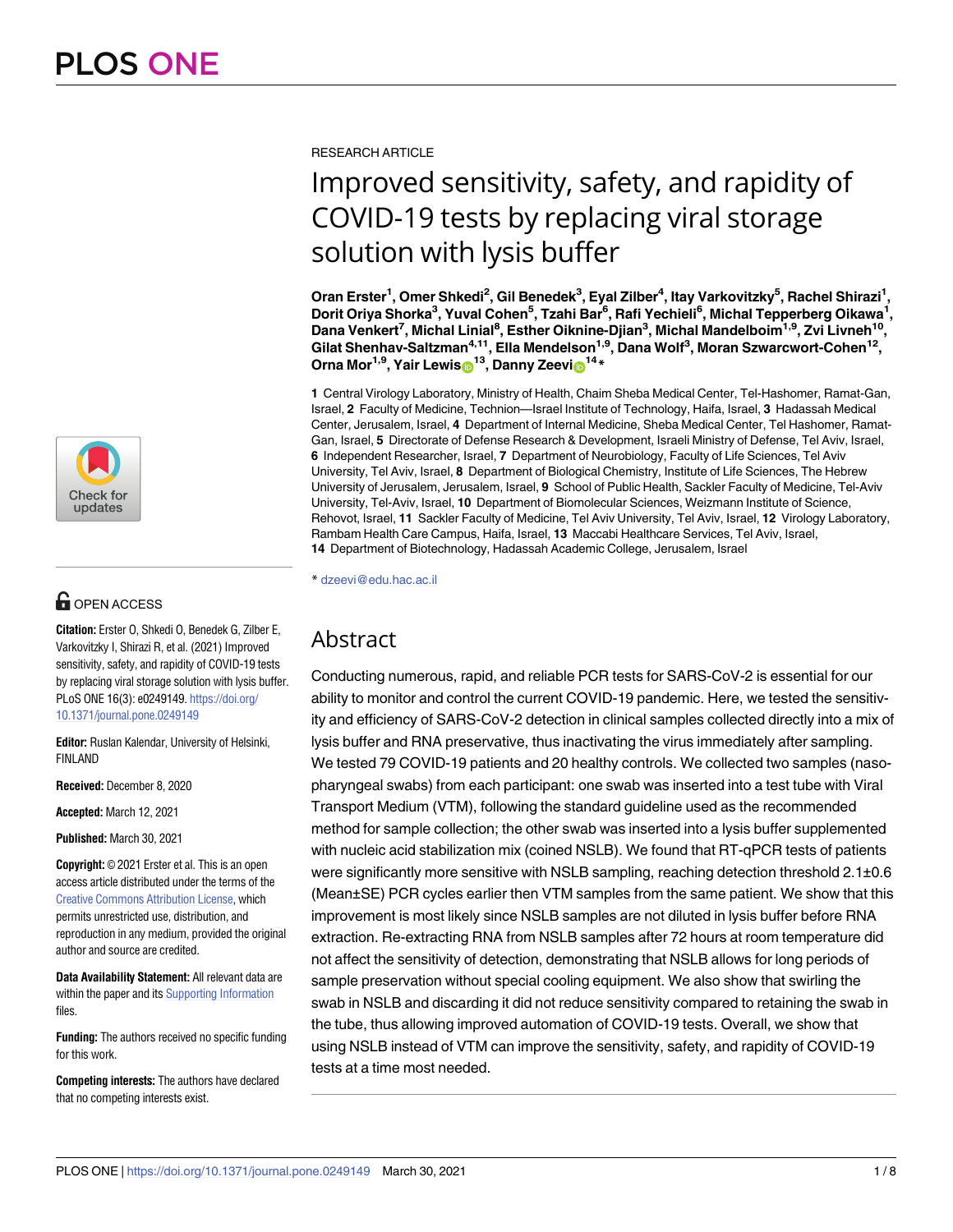#### <span id="page-1-0"></span>**Introduction**

Rapid and robust identification of individuals infected by COVID-19 is one of the mainstays of containment and mitigation efforts of this pandemic.

The current guidelines of the CDC and WHO for SARS-CoV-2 tests are that collected swabs should be placed in a transport tube that is either empty or contains either Viral Transport Medium (VTM), Amies transport medium, or sterile saline [\[1,](#page-7-0) [2\]](#page-7-0). Under such conditions, the viral capsid remains intact and active. While this strategy is the mainstay of clinical testing protocols for many pathogens, as it allows culturing of the pathogens of interest, there are disadvantages to be considered. Since the virus is kept in its infectious state, the specimens pose a significant biohazard both during transport and in the lab and require special safety procedures of packaging, transport, and treatment under BSL2 conditions in the lab which cause a considerable bottleneck in the processing workflow. After unpacking in the lab, a small fraction of the transport medium with the specimen is transferred into Lysis Buffer (LB) which inactivates the virus but also dilutes the sample typically  $\sim$  2–3 fold. This leads to a smaller overall quantity of viral RNA used in the diagnostic test, potentially leading to a higher proportion of false-negative results, especially in borderline cases. In addition, transport in VTM or any of the other common transport mediums requires the specimen to be kept at 4˚C in order to prevent degradation of viral nucleic acid. This can present logistic challenges in the testing process.

We hypothesized that the collection of SARS-CoV-2 clinical specimens into a tube containing a Nucleic Acid Stabilization and Lysis Buffer (NSLB), instead of VTM, will streamline the clinical diagnostic workflow as this buffer both inactivates the virus and preserves viral RNA at room temperature. The use of NSLB will allow transport of the specimens without the need for cooling and improve the biosafety profile of the entire diagnostic workflow. Additionally, this buffer obviates the need for incubation in LB and the samples can be directly inserted into the RNA extraction step. This leads to a larger quantity of viral nucleic acid per sample in the diagnostic pathway.

Here, we compared the performance of RT-qPCR on samples collected into VTM and NSLB from 77 COVID-19 patients and 20 healthy controls and observed a significantly higher sensitivity for NSLB over VTM.

#### **Methods**

Recruitment took place during April 2020. Only adults (above 18 years old) were asked to participate. Participants were random Israelis who were hospitalized or quarantined after they have been found positive to SARS-CoV-2 by RT-qPCR prior to participating in this study. Participants were recruited from three different medical centers in Israel, and are representative of the Israeli general population. The participants included 26 hospitalized patients with moderate to severe symptoms from the Sheba Medical Center, 21 hospitalized patients from Hadassah Medical Center, and 32 asymptomatic or mildly symptomatic patients who were quarantined in a hotel (their samples were processed by the Rambam Medical Center). Hospitalized patients were recruited by medical staff in the relevant departments, and quarantined patients were recruited by the researchers at the hotel were the quarantine took place, after receiving permission from the medical staff in charge of the quarantine. In addition, we recruited 13 healthy volunteers from the medical staff at the Rambam Medical Center and 7 healthy volunteers from Hadassah Medical Center. All participants signed informed consent and the experiments were approved by the IRBs of the Sheba, Hadassah, and Rambam Medical Centers. Sampling and RT-qPCR for each of the three experiments were conducted by different teams at different labs. We conducted a power analysis with the Gpower software [\[3\]](#page-7-0),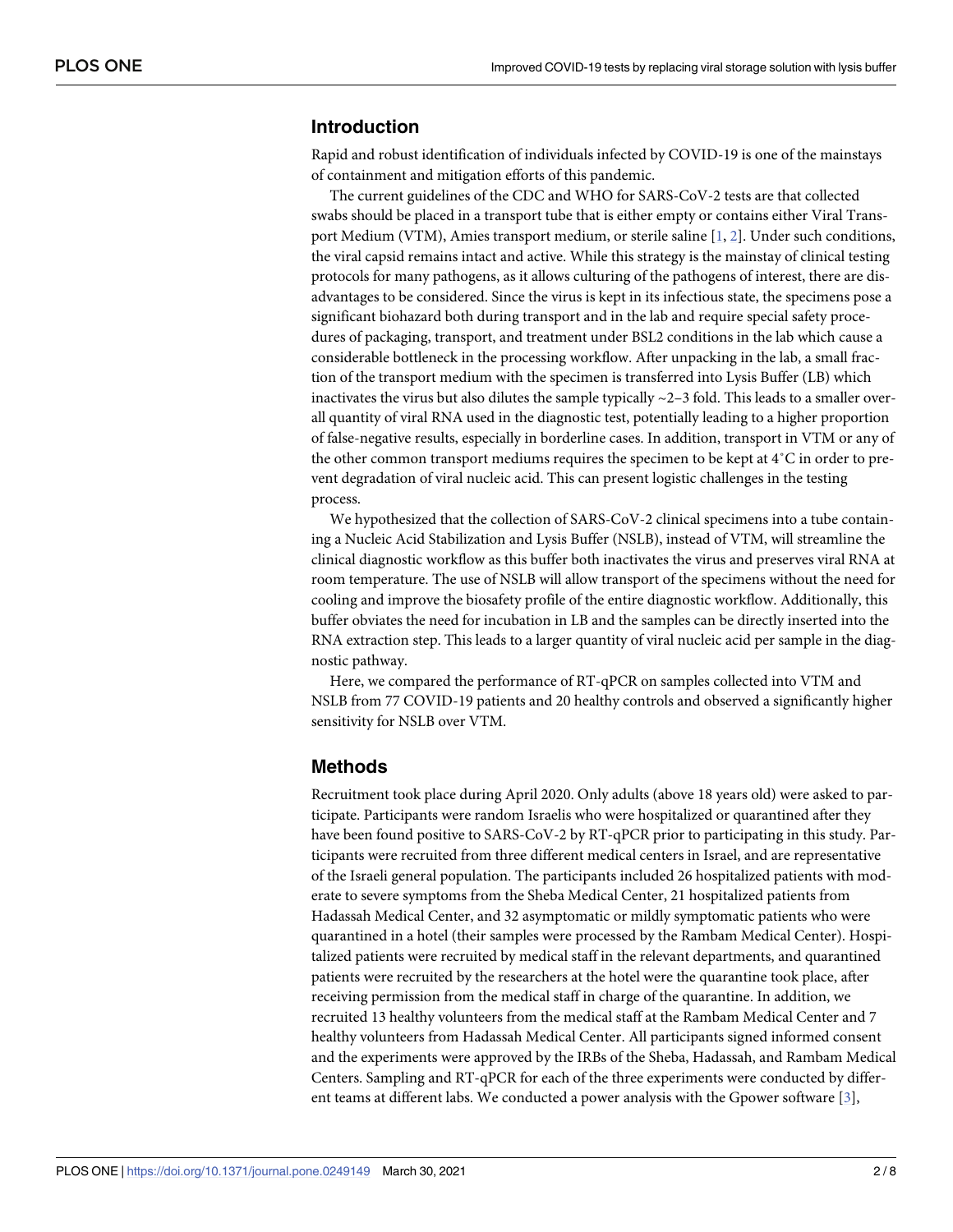<span id="page-2-0"></span>which indicated that a sample size of 46 participants would be required to detect a mean of differences of 1.5 Ct (Ct difference expected by the dilution factor in our experiment), with 80% power using a one tailed t-test with alpha at 0.05.

In order to compare sampling into VTM vs. NSLB, we sampled each participant consecutively twice and put one specimen into VTM and one into NSLB (in alternating order). Each specimen was obtained from nasal and oropharyngeal swabs combined into one tube. We tested alternately two different commercially available NSLBs (DNA/RNA shield™ from ZYMO, and PrimeStore® MTM from LongHorn). The commercial NSLBs are proprietary solutions, however protocols for making NSLB with similar expected properties are publically available  $[4]$ . For VTM, we used the widely used COPAN UTM $[6]$ . This VTM is proprietary, but VTM with similar expected properties can be prepared by using a publicly available detailed protocol published by the CDC SOP#: DSR-052-05 [\[5\]](#page-7-0).

Samples were collected 2–8 hours before RNA extraction in the lab. During that time, samples in VTM were kept at 4˚C after collection, and samples in NSLB were kept at room temperature until reaching the lab.

VTM samples were diluted in the lab in standard LB for inactivation of the virus and releasing of RNA into the medium. After 10–20 minutes in LB, RNA was extracted. NSLB samples were transferred directly to RNA extraction.

At the Sheba and Rambam Medical Centers, we extracted RNA by the Precision System Science MagLead 12gC with the MagDEA Dx (LV at Sheba and SV at Rambam). At Hadassah Medical Center we extracted RNA using three different commercial kits and platforms: MagNA Pure 96 kit (Roche Lifesciences) using Roche platform, Qiagen DSP virus/Pathogen kit using Qiasymphony platform, and MagDEA DX SSV kit (PSS, Japan) using the MagLead 12gC platform.

The Sheba and Hadassah RT-qPCR tests were conducted on the viral E gene, and the Rambam RT-qPCR was performed on the E, RdRp, and N genes (Seegene Allplex 2019-nCoV Assay). Human genes were also tested from the same sample: Sheba and Rambam tested the RNase P and Hadassah the ACTB. The limit of detection was Ct = 40. For the calculation of Ct difference, a sample that was negative in one medium but its matched sample was positive, was defined as  $Ct = 40.5$ . Each pair of samples from the same participant were always processed in the same 96 PCR plate.

All the raw data is available in the S1 [Dataset.](#page-6-0)

#### **Results**

### **Using NSLB for sampling improves the sensitivity of SARS-COV-2 RTqPCR tests**

To compare the sensitivity of SARS-COV-2 tests in different collection media, we sampled patients once into VTM and then again into NSLB, conducted RT-qPCR on both samples, and compared the Cycle threshold (Ct) values of the matched samples from the same individual.

Overall, we tested 99 participants. Of them, 20 were healthy volunteers recruited as negative controls. All controls tested negative in both VTM and NSLB. The other 79 participants were COVID-19 patients (participants who previously tested positive at least once and were hospitalized or quarantined at the time of the study). Of these, 18/79 patients tested negative in both VTM and NSLB (of which 17 were from the recovering quarantined group). Those are likely patients who recovered and not false negatives since internal controls of human RNA were positive in all of these cases. One patient was negative for human RNA internal control (bad sampling) and was omitted from further analysis. The 60 patients who tested positive in either VTM, NSLB, or both, were further analyzed.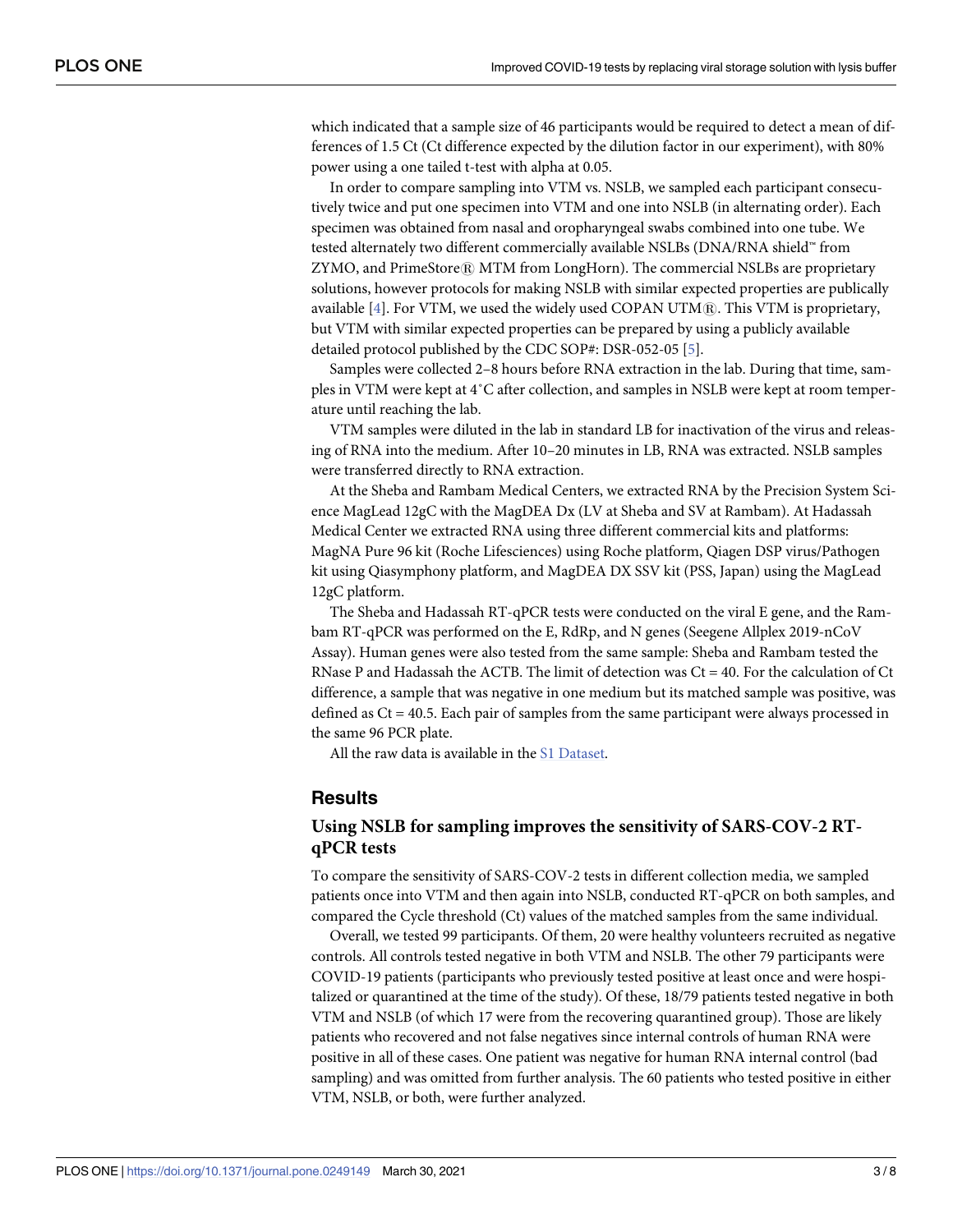<span id="page-3-0"></span>

**Fig 1. Comparison of sampling into VTM vs. NSLB. (a)** Ct values of SARS-CoV-2 RNA in samples collected from patients into VTM (blue), linked by black lines to their NSLB matching samples from the same patients (red). The asterisk denotes a statistically significant advantage for NSLB. A grey zone adjacent to the axes marks results below the limit of detection. **(b)** Ct values of matched samples from the same patient in VTM (x-axis) vs. NSLB (y-axis). The diagonal black line represents theoretical equal performance of VTM and NSLB. **(c)** Ct difference (VTM-NSLB) for each sample pair from the same patient. The black line at y = 0 represents theoretical equal performance of VTM and NSLB. The red line at y = 1.5 represents equal performance of VTM and NSLB when controlling for VTM dilution. The magenta line shows the mean of differences. **(d-f)** Same as (a-c), but for human RNA.

<https://doi.org/10.1371/journal.pone.0249149.g001>

In 45/60 (75%) of the patients, the NSLB sample showed lower Ct value (higher viral titer) than its matched VTM sample, while in only 15/60 (25%) of patients, the Ct of VTM was lower (**Fig 1A–1C)**. The average Ct difference in favor of NSLB was 2.1, CI [0.9,3.3] and this difference was statistically significant (t-test p-value =  $8.4 \times 10^{-4}$ ). 12/60 (20%) of the patients tested positive in NSLB but negative (below the limit of detection) in VTM, while only 6/60 (10%) tested positive in VTM but negative in NSLB. Overall, our results demonstrate a significantly higher sensitivity for sampling into NSLB over VTM. Importantly, NSLB was advantageous (lower Ct) over VTM in all the three different medical centers that participated in this study (each processed approximately a third of the samples, see [Methods\)](#page-1-0), although each had different teams of samplers and different lab protocols.

When samples in VTM are processed in the lab they are typically inactivated in LB before entering the RNA extraction process. This inactivation dilutes the original sample, typically 2–3 fold. In our experiment, samples in VTM were diluted on average 2.8 fold in LB. Therefore, if NSLB is equal in performance with VTM with regards to biochemical properties alone, one would expect a baseline of  $log_2(2.8) = 1.5$  lower Ct for NSLB. The observed average Ct difference of 2.1 $\pm$ 0.6 (Mean $\pm$ SE) was not significantly higher than 1.5 (t-test p-value = 0.28). This result suggests that at least most of the advantage of NSLB in our study was due to using a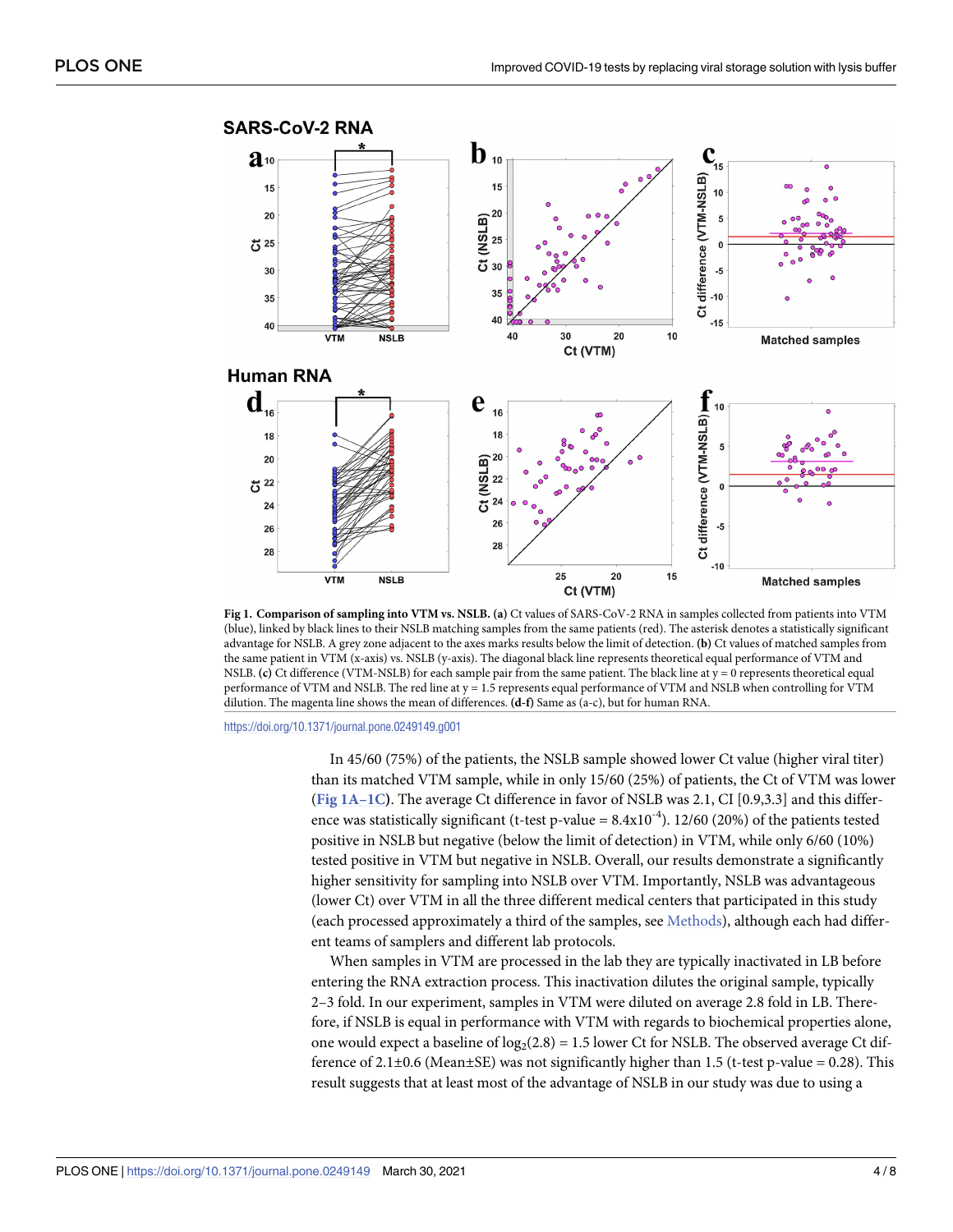more concentrated sample for RNA extraction since no inactivation in LB (and hence dilution) was needed. We observed no significant difference between the two commercial NSLBs that we used (rank-sum test p-value  $= 0.52$ ).

For 45 positive patients, we also performed RT-qPCR on human mRNA. NSLB samples showed on average 3.1 CI [2.4,3.8] lower Ct than their matched VTM samples (**Fig [1D–1F](#page-3-0)**). Interestingly, this Ct difference was significantly higher than both zero (t-test p-value =  $5x10$ <sup>-</sup> <sup>11</sup>) and the 1.5 Ct expected difference when dilution is controlled for (t-test p-value =  $4x10^{-5}$ ). This suggests that the sampling into NSLB probably broke open more human cells over the time it took to transfer the samples to the lab (2–8 hours) compared to incubating VTM samples for 10–15 minutes in LB before RNA extraction. It also indicates that RNA in NSLB has not been degraded before reaching the lab.

## **Samples in NSLB can be stored at room temperature at least 72 hours without a reduction in RT-qPCR performance**

A possible concern when using NSLB for sampling is that RNA will be degraded prior to being processed in the lab, and thus the sensitivity of the test will decrease. To test the RNA stability over time, we repeated the RNA extraction of 24 samples from hospitalized patients (Sheba Medical Center) after 24 hours of storage at 4˚C. Ct values were highly correlated for VTM samples between time 0h and time 24h (Pearson  $r = 0.96$ ), and also for NSLB samples (Pearson r = 0.93), see **Fig 2A**. The advantage of NSLB over VTM did not significantly change after 24h  $(t-test P = 0.63)$ .

For 20 other patients (recovering quarantined patients) we kept for 72 hours the NSLB samples at room temperature and the VTM samples at 4˚C and then extracted RNA a second time and performed another RT-qPCR. Correlation of Ct values between time 0h and 72h were Pearson r = 0.83 for VTM samples and Pearson r = 0.63 for NSLB samples (**Fig 2B**). Both VTM and NSLB samples showed a mean decrease of 1 Ct value after 72 hours (VTM: -1 CI  $[-1.6,-0.2]$ , t-test p-value = 0.02, NSLB: -1 CI  $[-2.1,0.05]$ , t-test p-value = 0.06), indicating that not only RNA was not degraded in either medium, but that perhaps even more detectable RNA was released into the mediums during these 72 hours. Also, the advantage of NSLB over VTM remained similar at 72h as it was at time 0h (t-test p-value = 0.89).



**Fig 2. Detection of SARS-CoV-2 RNA at different times of sample storage. (a)** Ct values at time = 0h vs. time = 24h for 24 hospitalized patients. Blue dots represent VTM samples and red dots represent NSLB samples. Colored lines are linear fits for VTM and NSLB. **(b)** Same as (a) but for 20 recovering quarantined patients, tested at times 0h and 72h.

<https://doi.org/10.1371/journal.pone.0249149.g002>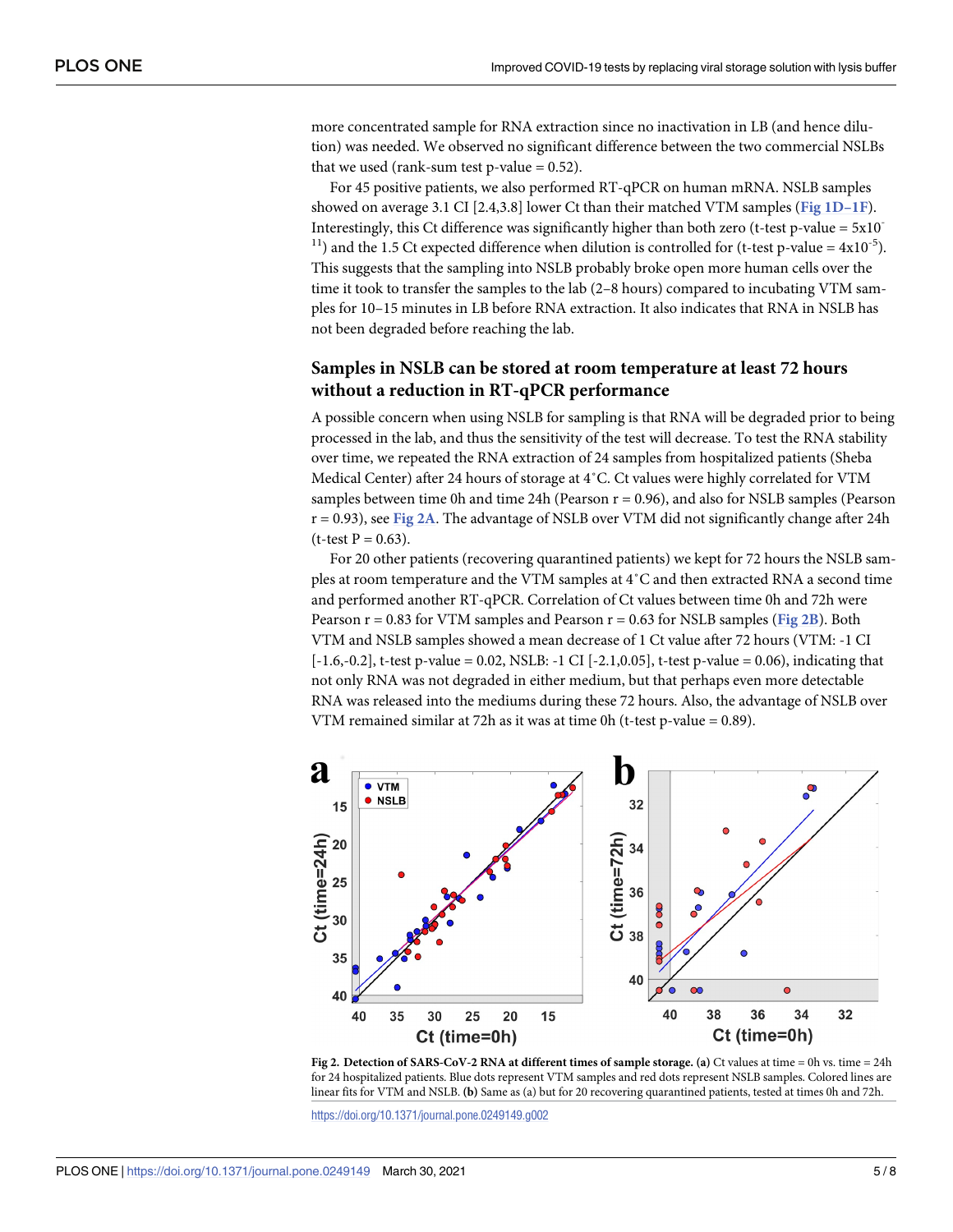#### <span id="page-5-0"></span>**Sampling into NSLB eliminates the need to keep the swab in the tube**

Sampling into NSLB is not sufficient for eliminating work under BSL2 conditions in the lab, since typically the swab is fully inserted into a patient's mouth or nose but only the swab's tip is dipped into the medium. In addition, keeping the swab in the tube poses a challenge for downstream automation procedures in the lab. Unlike VTM, the reagents in NSLB have the potential to release almost immediately most of the biological material from the swab into the medium. Therefore, we tested if biosafety and automation could be improved without impairing sensitivity, by discarding the swabs immediately upon sampling after a short swirl in NSLB. This method was described previously and proved to allow efficient detection of S. aureus [\[6\]](#page-7-0), but has not been evaluated in the context of COVID-19. To test this, six patients were tested using two consecutive NSLB swabs collection, where one swab was retained in the tube, and the other was swirled-in the second tube and discarded. For RT-qPCR on the E gene of SARS-CoV-2, keeping the swab in showed on average only a slightly lower Ct value compared to the Ct of a parallel sample for which the swab was discarded (Mean of Ct differences  $= -0.27$ , CI  $[-1.7,1.2]$ . For RT-qPCR on the ERV3 human gene keeping the swab showed on average a higher Ct value compared to discarding the swab (Mean of Ct differences = 0.45, CI [-0.46,1.4]). For both viral and human genes the difference between keeping the swab and discarding it was not statistically significant ( $P = 0.65$ ,  $P = 0.26$  correspondingly).

#### **Discussion**

Here, we showed that direct sampling into NSLB resulted in significantly higher sensitivity in SARS-CoV-2 RT-qPCR compared to sampling into VTM. We showed that samples can be kept in NSLB at room temperature for at least 72 hours prior to RNA extraction without significant loss of sensitivity. Moreover, we showed that swabs can be discarded at the sampling site after a few seconds of swirling in NSLB without a significant loss of sensitivity. We conducted the experiment in three different medical centers, using different personnel and lab protocols, and obtained similar results in all three centers, confirming that sampling into NSLB is robust to varying RNA extraction protocols.

The increased sensitivity was most likely gained by facilitating the introduction of a more concentrated sample into the RNA purification step. PCR tests for SARS-CoV-2 have shown a high variation of False Negative Rates (FNR), with some reports of up to 20%-30% FNR [[7](#page-7-0), [8\]](#page-7-0). Increasing the sensitivity of PCR tests is especially important at the incubation stage, where a patient might not have developed yet a high viral load and might falsely test negative shortly before becoming infectious. In addition, pooling protocols that aim to increase the number of COVID-19 tests cause loss of sensitivity [\[9\]](#page-7-0), and using NSLB could compensate for some of this sensitivity loss. Further increases in sensitivity might be achieved by other means of increasing the analyte quantity in the reaction, e.g. taking larger volumes into the PCR step.

We showed the samples can be kept in NSLB at room temperature for at least 72 hours without degradation of RNA. This is important at times of high demand for COVID-19 testing and backlogs of samples waiting to be processed in labs. It can also simplify the transportation of large numbers of samples from remote areas, especially in countries where molecular diagnostic labs are far from the sampling sites.

We showed that when sampling into NSLB, it is possible to discard the swab at the sampling site without sacrificing the test's sensitivity. This removes a major obstacle for automation of COVID-19 tests (as pipetting robots can be used without the hindrance of the swab in the tube). Since NSLB also circumvents the need to lyse the sample in the lab before RNA extraction, it opens up the possibility of sampling into tubes that can be inserted directly into an RNA extraction robotic pipeline. This can help to significantly increase the number and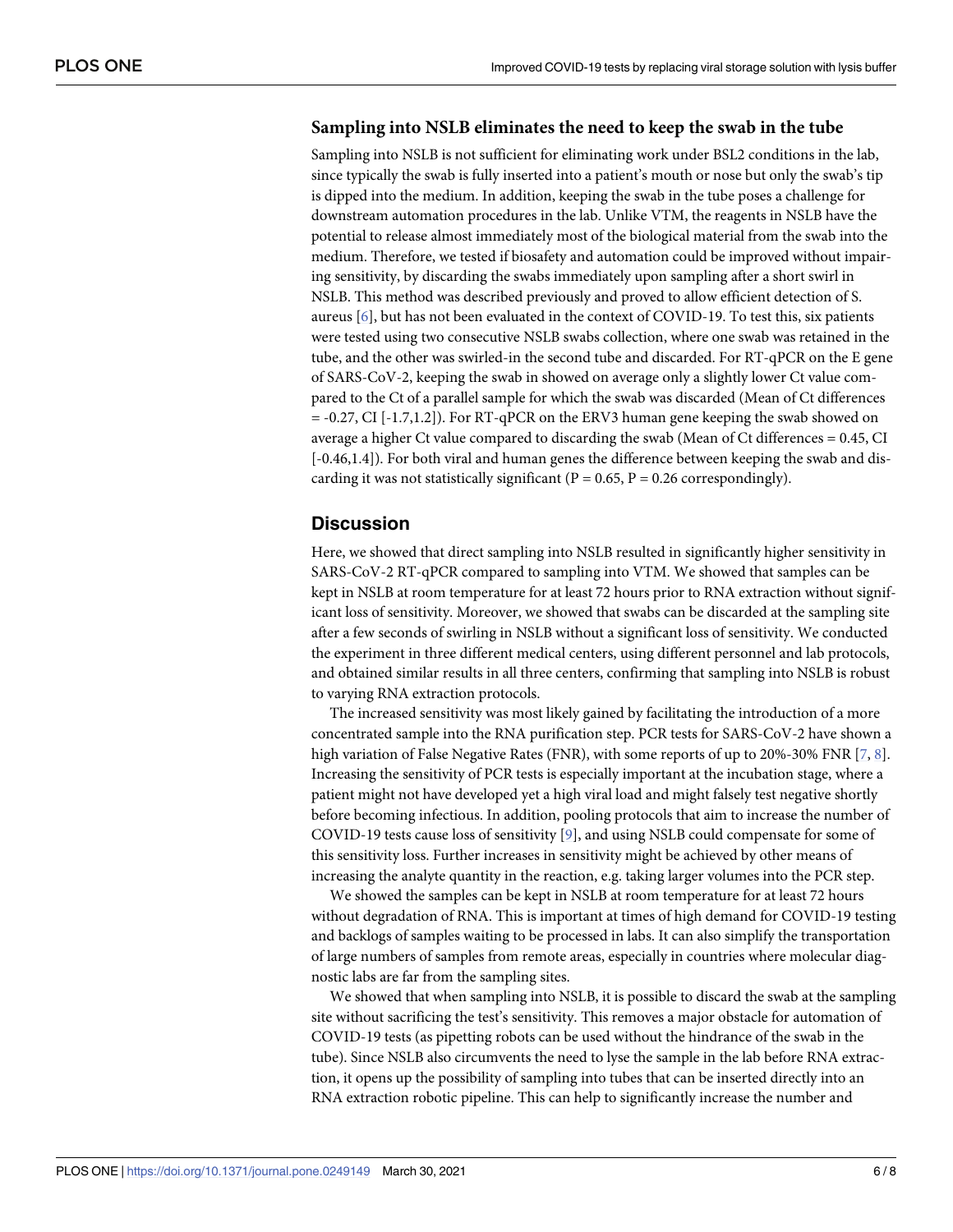<span id="page-6-0"></span>shorten the turn-around time of COVID-19 tests, an important measure to curb the COVID-19 pandemic since patients are most infectious prior and only shortly after symptoms onset [\[10\]](#page-7-0).

Direct sampling into NSLB can reduce the risk of infecting the medical and lab personnel who conduct the sampling, transporting, and processing of the samples. In addition, the immediate inactivation of the virus in NSLB can improve the safety of a recently suggested swab pooling approach [[11](#page-7-0)] that involves multiple sampling into one open tube. Since NSLB enables discarding of the swab after each sampling it can increase the swab pooling yield.

The method we describe here could be possibly improved further by direct sampling into a lysis buffer that allows for direct PCR (skipping an RNA extraction step, as described elsewhere [\[12,](#page-7-0) [13\]](#page-7-0)). Such a procedure should be validated in further experiments.

It should be noted, however, that there are several disadvantages to using NSLB. First, it is more expensive than VTM. Second, it typically contains reagents that require more careful handling than VTM in cases of spillover. Third, there are certain RNA purification protocols that are not suitable for samples in NSLB. For example, RNA extraction protocols that use bleach are not safe if used with NSLB that contains Guanidine. Lastly, NSLB does not allow for the culturing of the virus in the lab. However, with the current need for high throughput and rapid SARS-CoV-2 tests, and since most samples are not currently cultured, this disadvantage is negligible.

## **Conclusion**

We demonstrated that sampling of suspected COVID-19 patients directly into NSLB and then discarding the swab has significant advantages over using the current guideline with VTM. It increases the sensitivity of the test, increases safety, and facilitates better automatic handling of samples in the lab. These advantages can help to increase the number and rapidity of COVID-19 tests at a time it is most needed.

## **Supporting information**

**S1 [Dataset.](http://www.plosone.org/article/fetchSingleRepresentation.action?uri=info:doi/10.1371/journal.pone.0249149.s001) Raw data used for analysis.** A file containing Ct values of all the conducted experiments. (XLSX)

#### **Acknowledgments**

We thank Prof. Laurence Freedman for statistical consultation.

#### **Author Contributions**

**Conceptualization:** Oran Erster, Gil Benedek, Itay Varkovitzky, Tzahi Bar, Michal Linial, Zvi Livneh, Dana Wolf, Yair Lewis, Danny Zeevi.

**Data curation:** Oran Erster, Omer Shkedi, Gil Benedek, Danny Zeevi.

**Formal analysis:** Oran Erster, Gil Benedek, Tzahi Bar, Danny Zeevi.

- **Investigation:** Oran Erster, Omer Shkedi, Gil Benedek, Eyal Zilber, Rachel Shirazi, Dorit Oriya Shorka, Michal Tepperberg Oikawa, Esther Oiknine-Djian, Danny Zeevi.
- **Methodology:** Oran Erster, Gil Benedek, Tzahi Bar, Michal Linial, Dana Wolf, Orna Mor, Yair Lewis, Danny Zeevi.